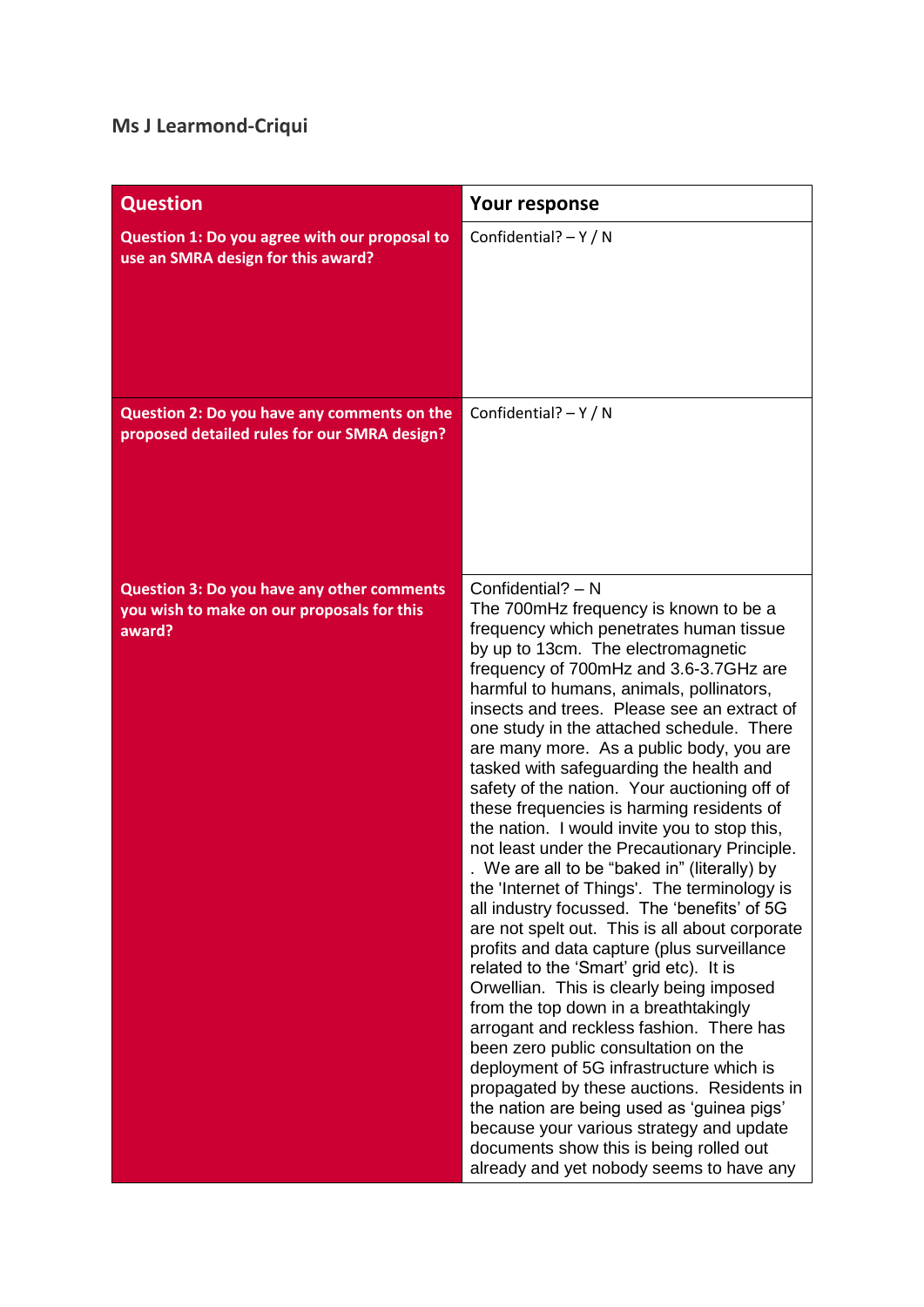grip on it at all. There is also zero mention of either health or environmental effects. All of this is against the Human Rights Act, and also against The Children Act. It seems that the Government believe that we, as citizens, should be used as guinea pigs for their "5G Test Beds". This is in contravention of the their, and your duty of care towards its citizens and against Nuremburg principles (ie. there is no 'right' to use us and our health for "experimental" purposes and without our consent).

As I mentioned, the EMFs from the 700mHz frequency band is known to penetrate deep into human tissue – up to 13cm. A recent study by Kesari et al in Reproductive Biology and Endocrinology last year concludes that "testicles are very sensitive to these radiations because of the development and maturation processes of sperm taking place in the testicles. It is also well established that the developing phase of the brain and the testicles are very sensitive to radiation, which may cause severe damages in the form of genotoxic effects" and so on.

The millions of micro cells which will be deployed to deliver the data load promises of 5G are destined to be as little as 4 feet off the ground. What do you know that dangles about 4 feet off the ground? Well, it does not take a genius to understand the potential impact on fertility with the roll out of 5G infrastructure. We are already experiencing an impact on fertility from other factors. Now there will be this to add to the mix. Dr Martin Pall of Washington State University predicts a collapse in human fertility within 10 years following the roll out of 5G.

Please stop the auctioning of these frequencies which are used by mobile service companies to emit EMF pollution which is doing us harm.